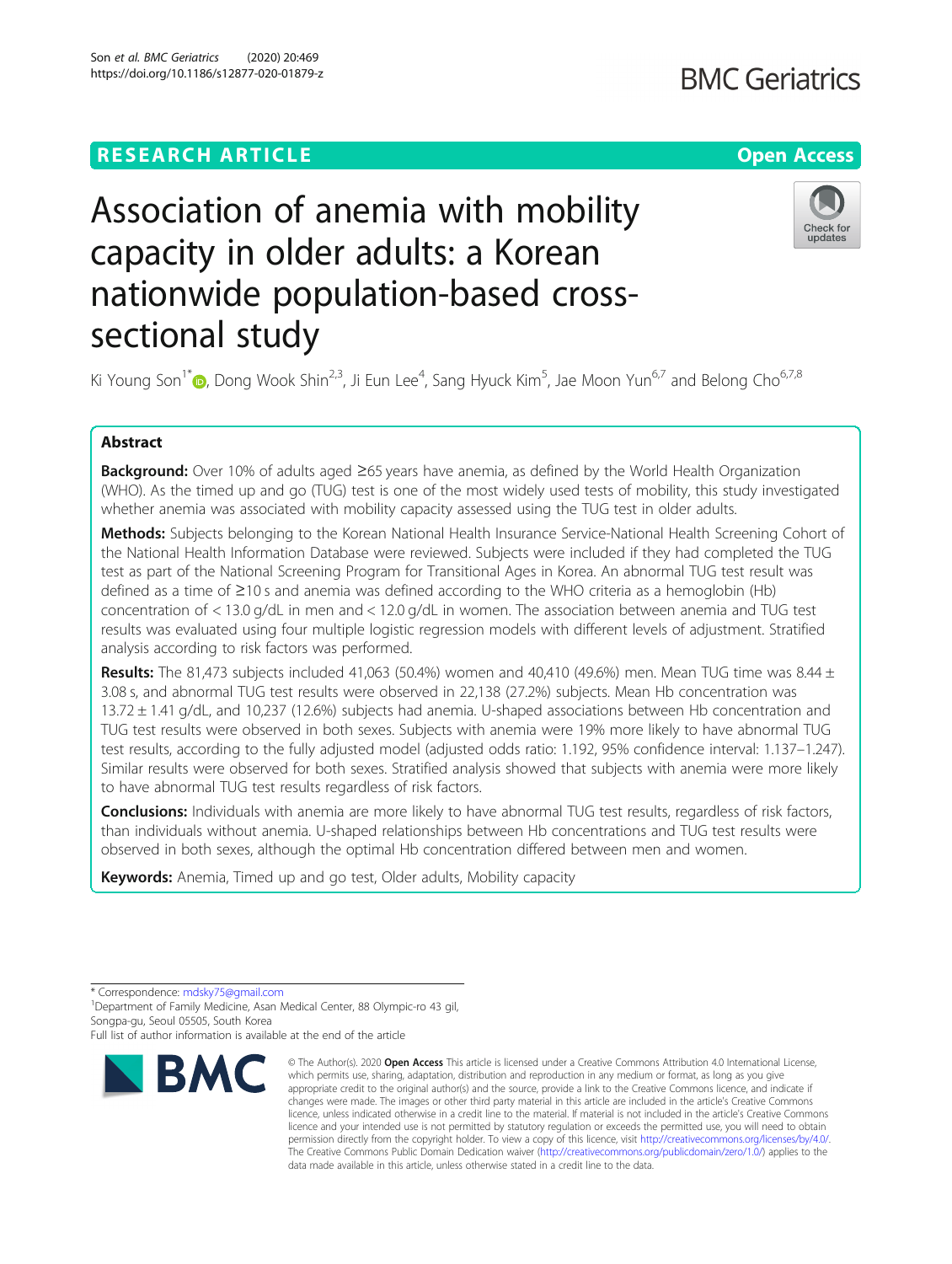#### Background

Anemia is a common condition in older adults and is due to multiple factors. Over 10% of adults aged ≥65 years have anemia, as defined by the World Health Organization (WHO) [\[1\]](#page-8-0). Anemia is caused by nutritional deficiency in one third of these individuals, by chronic illness, including renal insufficiency, in another third, and by undetermined factors in another third [\[1](#page-8-0)–[3\]](#page-8-0). Anemia in older adults is associated with various negative health outcomes, including reduced quality of life [[3](#page-8-0)–[5](#page-8-0)], depressive mood and fatigue  $[4, 5]$  $[4, 5]$  $[4, 5]$  $[4, 5]$  $[4, 5]$ , falls  $[6, 7]$  $[6, 7]$  $[6, 7]$  $[6, 7]$  $[6, 7]$ , frailty  $[3, 8]$  $[3, 8]$  $[3, 8]$  $[3, 8]$  $[3, 8]$ , impairment in ADL  $[4, 9-11]$  $[4, 9-11]$  $[4, 9-11]$  $[4, 9-11]$  $[4, 9-11]$  $[4, 9-11]$  $[4, 9-11]$ , cognitive impairment  $[10]$  $[10]$  $[10]$ , and increased mortality [\[12,](#page-9-0) [13](#page-9-0)].

Anemia may reduce muscle oxygenation, consequently affecting muscle strength and quality and, therefore, physical performance including mobility capacity [[14](#page-9-0), [15](#page-9-0)]. Given the importance of physical performance for health outcomes and quality of life in older adults, and the fact that anemia is both common in older adults and easily discovered in the usual primary care setting, it is important to examine the association between anemia and physical performance. Studies assessing the association between functional decline in mobility and anemia in older adults have shown that anemia is associated with impaired standing balance [\[4](#page-8-0), [14,](#page-9-0) [15\]](#page-9-0), slower gait speed [\[4](#page-8-0), [14](#page-9-0)–[16\]](#page-9-0), slower chair standing [\[4,](#page-8-0) [14,](#page-9-0) [15\]](#page-9-0), decreased muscle strength including, handgrip and knee extensor strengths [[4](#page-8-0), [15](#page-9-0)], and multidimensional loss of function [\[17\]](#page-9-0).

The timed up and go (TUG) test is one of the most widely used tests of mobility capacity in older adults. It includes standing and walking activities commonly performed in daily life, including walking, turning, and transitions  $[18]$  $[18]$ . The test is easy to perform in clinical setting, and is useful to assess aspects of mobility, such as static/dynamic balance, lower extremities strength, and gait speed. Previous studies reported that TUG test predicted falls, fractures, hospital admissions due to fractures  $[19]$  $[19]$ , disability  $[20]$ , low quality of life  $[21]$  $[21]$  $[21]$ , low social participation [[21](#page-9-0)], complications after elective surgery in patients with cancer [[22\]](#page-9-0), and onset of difficulty in activities of daily living (ADL) [\[23\]](#page-9-0).

In contrast, previous studies assessing the association between anemia and TUG test results as a mobility measure have yielded inconsistent results, with some reporting an association between anemia and impaired TUG test results (i.e., 0.14–0.36 s improvement in TUG test results with a 1 mg/dL increase in Hb; 1.5 times greater proportion of impaired TUG test results in anemic group) [\[16,](#page-9-0) [24\]](#page-9-0), and others reporting no association [\[21](#page-9-0), [25\]](#page-9-0). These studies, however, included relatively few subjects (i.e., 62, 93, 122, and 236 participants, respectively) and were limited to specific populations such as patients with hip arthroplasty or patients with anemia treated with epoetin alfa. To our knowledge, no study to

date has assessed these relationships in large general populations including sufficient numbers of people with anemia.

The present study therefore evaluated the association between anemia and mobility capacity assessed using the TUG test in a large general population of adults aged 66 years who had been enrolled in the National Screening Program for Transitional Ages (NSPTA) in Korea, a nationwide representative sample of Korean individuals. We hypothesized that anemia in older adults would be associated with an increased likelihood of impaired TUG test results.

#### **Methods**

#### Study design

This study was a population-based cross-sectional study using the National Health Information Database (NHID) in Korea. The participants were 66-year-old men and women who underwent the NSPTA examination between 2007 and 2015. All assessments were performed on the day of the NSPTA examination. We aimed to compare TUG test results between normal and anemic groups using multiple logistic regression analysis.

#### Data sources

The Korean National Health Insurance Service (KNHIS) is a publicly available health insurance plan that provides universal health coverage to almost all Koreans except Medicaid beneficiaries, who account for < 3% of the population. The KNHIS is responsible for the National Screening Program (NSP), a biennial health screening program. KNHIS added the NSPTA to the NSP in 2007. The purposes of addition of the NSPTA are to tailor the NSP by the age and sex of participants and to strengthen counseling after examination. Only participants aged 66 years of the NSPTA undergo TUG tests and unipedal stance tests to assess mobility capacity.

The KNHIS created the NHID. The NHID includes healthcare utilization data, the NSPTA health examination results, sociodemographic information, and mortality data of over 50 million persons in Korea [\[26\]](#page-9-0). The details of the NSPTA have been described elsewhere [\[27](#page-9-0)].

#### Study population

The National Health Insurance Service-National Health Screening Cohort (NHIS-HEALS) database of the NHID included 515,867 randomly selected subjects, representing approximately 10% of Korean participants aged 40– 79 years who participated in the NSP at least once in 2002–2003. Subjects aged 66 years who underwent the NSPTA examination between 2007 and 2015 were included. We excluded participants with disabilities at baseline (i.e., registered persons with disabilities and those with disabilities in daily activities). After excluding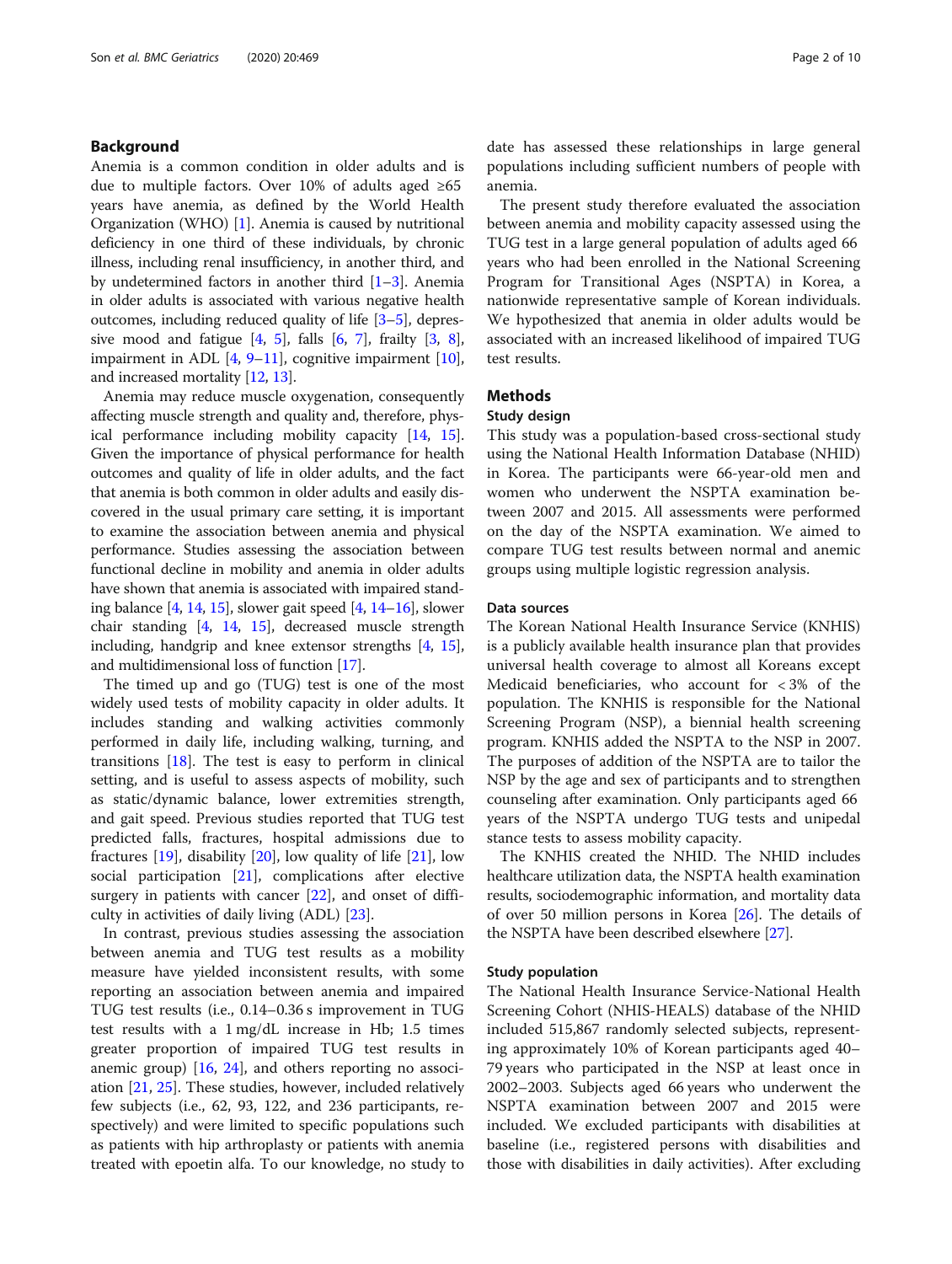<span id="page-2-0"></span>subjects who were registered as persons with disabilities in the Korean National Disability Registry (KNDR), those with missing TUG test results, and those with impairments in ADL, 81,473 subjects were included (Fig. 1).

The database included the participants' demographic characteristics, previous medical history and health behaviors, and screening test results. Factors recorded included height, weight, abdominal circumference, and the results of physical function tests (i.e., TUG and unipedal stance tests) and laboratory tests.

The study protocol was approved by the Institutional Review Board of Seoul National University Hospital (IRB No. E-1703-020-836), which waived the requirement for informed consent because the KNHIS database was constructed after anonymization according to strict confidentiality guidelines. We, authors acquired permission to access the database by National Health Insurance Sharing Service (NHIS-2018-2-201). And this study used the database of NHID constructed by KNHIS, with the permission. In this reason, this study is not registered separately to clinical trial registry.

# Variables

### Independent variables

Anemia Anemia and hemoglobin (Hb) concentration were the independent variables in this study. Anemia was defined according to the WHO criteria as an Hb concentration of  $\langle 13.0 \text{ g/d}$  in men and  $\langle 12.0 \text{ g/d}$  in women [[28\]](#page-9-0), based on laboratory test results recorded by the NSPTA. The optimal Hb concentration associated with the fastest TUG time was determined by assessing Hb concentration as a continuous variable.

#### Outcome variable

Mobility capacity The TUG test result was the outcome variable in this study, representing mobility capacity in study participants. Each subject performed the TUG test on the day of physical examination of the NSPTA, in the clinical setting of each subject's community hospital according to the NSPTA manual. Participants were instructed to sit on a chair (i.e., a normal clinic chair without armrests), stand, walk 3 m at a comfortable speed, walk back to the chair, and sit again on the chair, all while wearing regular footwear and/or using walking aids. The time from standing to sitting again was measured once, and a time longer than 10 s was categorized as abnormal. According to the NSPTA manual, a TUG test result of > 10 s is regarded as requiring attention, and a TUG test result of > 20 s is regarded as impaired. However, a previous study using NSPTA data showed that only a small number of participants were classified as impaired when 20 s was used as the TUG test result threshold for 66-year-olds in Korea [\[2](#page-8-0)]. For this reason, we used 10 s as our threshold. The details of how the TUG test is conducted in the NSPTA have been described elsewhere [[29\]](#page-9-0).

#### Potential confounding variables

In our analysis, we included potential confounders that had been shown to affect physical performance in previous studies, and for which data were available in the database, such as chronic diseases, obesity, cognitive impairment, and depression. Data on chronic diseases, such as hypertension, diabetes mellitus, and dyslipidemia, were collected from the questionnaire and laboratory

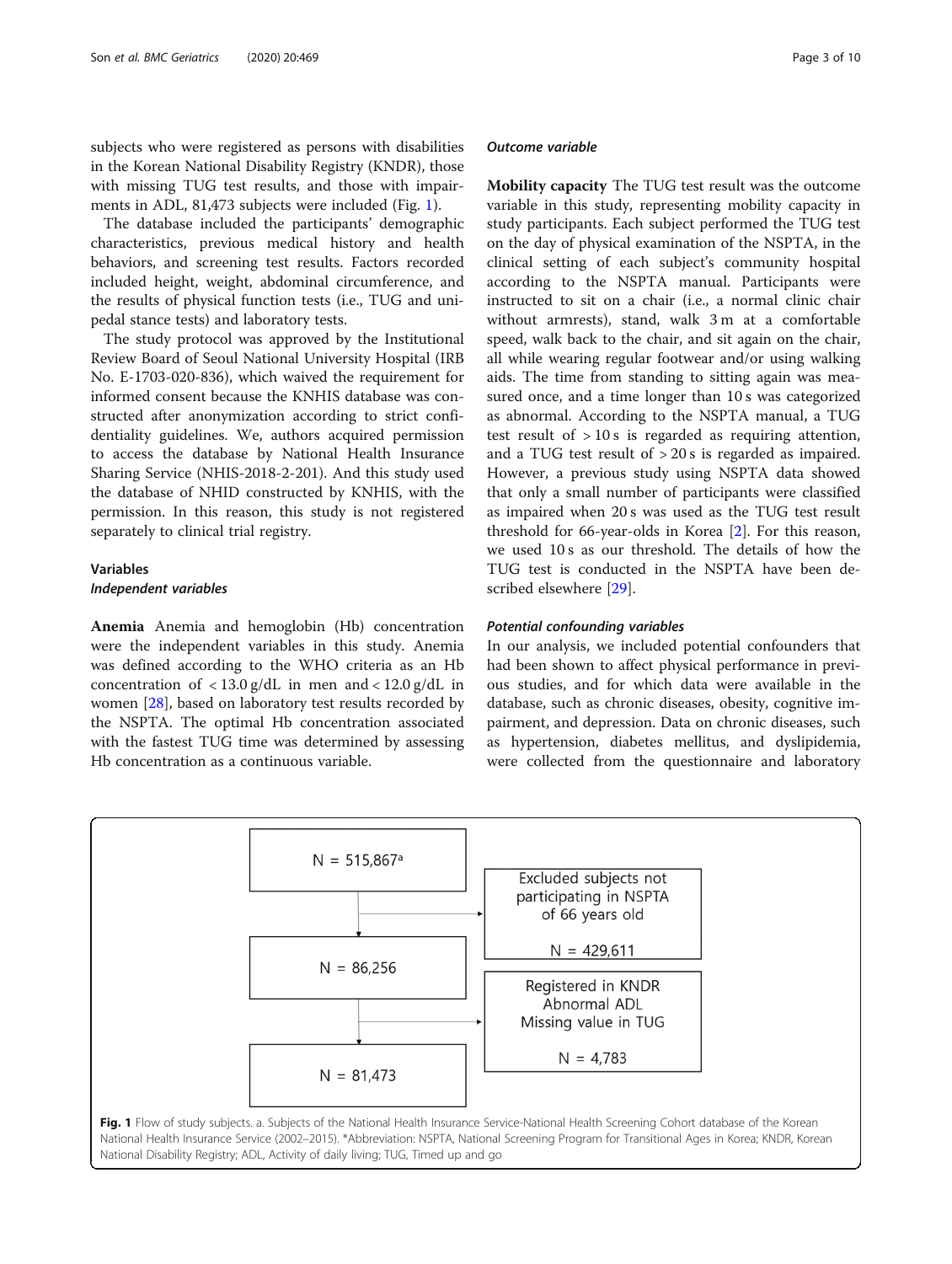results of the NSPTA. Each condition was defined as previously described [\[30](#page-9-0)]. Subjects who took medications for hypertension, diabetes mellitus, or dyslipidemia were considered to have the corresponding disease. In addition, hypertension was defined as a systolic blood pressure (SBP) of  $\geq$ 140 mmHg or a diastolic blood pressure (DBP) of  $\geq$ 90 mmHg; diabetes mellitus as a fasting serum glucose concentration of  $\geq$ 126 mg/dL; and dyslipidemia as a serum total cholesterol (TC) concentration of ≥240 mg/dL.

Body mass index (BMI), cognitive impairment, and ADL were determined as previously described [[29\]](#page-9-0). BMI was calculated as weight divided by height squared (kg/m<sup>2</sup>). Normal BMI was defined as between 18.5 and  $23 \text{ kg/m}^2$ and obesity was defined as  $\geq 25 \text{ kg/m}^2$  according to Asianspecific criteria.

Cognition was assessed using the Korean Dementia Screening Questionnaire-Cognition (KDSQ-C). The KDSQ-C is a self-administered, consisting of 15 items, each rated on a three-point Likert scale (0, 1, or 2, with a higher score considered worse). When participants' composite score  $\geq 6$ , they were considered as cognitively impaired. The KDSQ-C is validated questionnaire [[31](#page-9-0)] and integrated in the NSPTA questionnaire.

The NSPTA questionnaire included six ADL items, which derived from the Korean versions of the ADL (K-ADL) and Instrumental ADL (K-IADL) questionnaires [[32\]](#page-9-0). Following four items derived from the K-ADL: "Do you bathe by yourself without help?," "Do you dress by yourself without help?," "Do you eat by yourself without help if a meal is prepared?," and "Do you go to the toilet by yourself without help?" Following two items derived from the K-IADL: "Do you prepare your own meals by yourself without help?" and "Do you go outside by yourself to places within walking distance?" If participants answered "No" to one or more of these questions, they were classified as having impairments in ADL.

Three questions, which derived from the validated Korean version of the Geriatric Depression Scale, were used to assess depressive mood [[33\]](#page-9-0). The questions were: "Do you feel that your activity or desire has decreased recently?," "Do you feel that you are currently useless?," and "Do you feel that you are currently hopeless?" If participants answered "Yes" to any of these questions, they were categorized as depressed.

#### Statistical analysis

Baseline characteristics are expressed as frequencies and percentages. Continuous variables are reported as mean ± standard deviation (SD), and categorical variables as frequencies and percentages.

Multiple logistic regression models were used to evaluate the association between TUG test results and anemia. In these analyses, all variables were expressed as categorical variables as defined above. Four models were built for these analyses: a crude model and three adjusted models. Model 1 was adjusted for sex; Model 2 was adjusted for sex, depressive mood, and cognitive impairment; and Model 3 was adjusted for all the factors in Model 2, as well as BMI, chronic diseases (i.e., hypertension, diabetes mellitus, dyslipidemia), and creatinine concentration. Odds ratios (OR) and 95% confidence intervals (CI) were calculated for each model.

Participants with abnormal TUG test results thought to indicate risk were identified by stratified analyses in Model 3, with participants stratified by sex, depressive mood, cognitive impairment, obesity, chronic diseases, and cardiovascular diseases.

In addition, we fitted fractional polynomial prediction plots with 95% CI to demonstrate the prediction of TUG test results according to Hb concentrations, expressed as continuous variables.

Statistical analyses were performed using Stata software (version 15.1; StataCorp, College Station, Texas). A P-value of < 0.05 was considered significant.

#### Results

#### Baseline characteristics of participants

The NHIS-HEALS database included 515,867 subjects. Of the potentially eligible participants, we excluded 429, 611 participants who did not participate in the NSPTA for 66-year-olds. Of the remaining 86,256 participants, we excluded those with disabilities at baseline, those who were registered in the KNDR ( $n = 1255$ ), and those with impairments in ADL ( $n = 3448$ ). In addition, of the remaining 81,531 participants, we excluded those who had missing TUG test results ( $n = 58$ ). Ultimately, 81,473 subjects were included (Fig. [1\)](#page-2-0).

These 81,473 subjects included 41,063 (50.4%) women and 40,410 (49.6%) men. Mean TUG time was 8.44 ± 3.08 s, with 22,138 (27.2%) subjects having abnormal TUG test results  $(\geq 10 \text{ s})$ . All participants in this study were aged 66 years, because only 66-year-olds underwent the TUG test in the NSPTA. Mean Hb concentration was 13.72 ± 1.41 g/dL, with 10,237 (12.6%) participants having anemia. Mean BMI was  $24.2 \pm 3.0$  kg/m<sup>2</sup>, with 1678 (2.1%) subjects being underweight (BMI < 18.5 kg/ m<sup>2</sup>) and 32,143 (37.0%) being obese (BMI  $\geq$  25.0 kg/m<sup>2</sup>).

Approximately 20% of participants reported having depressive mood and 15% were cognitively impaired. Approximately 70% had hypertension, while approximately 26 and 28% had diabetes and dyslipidemia, respectively. Only 0.8% had cardiovascular disease (Table [1\)](#page-4-0).

### Association between anemia and timed up and go test results

U-shaped associations between Hb concentration and TUG test results were observed in both sexes. Optimal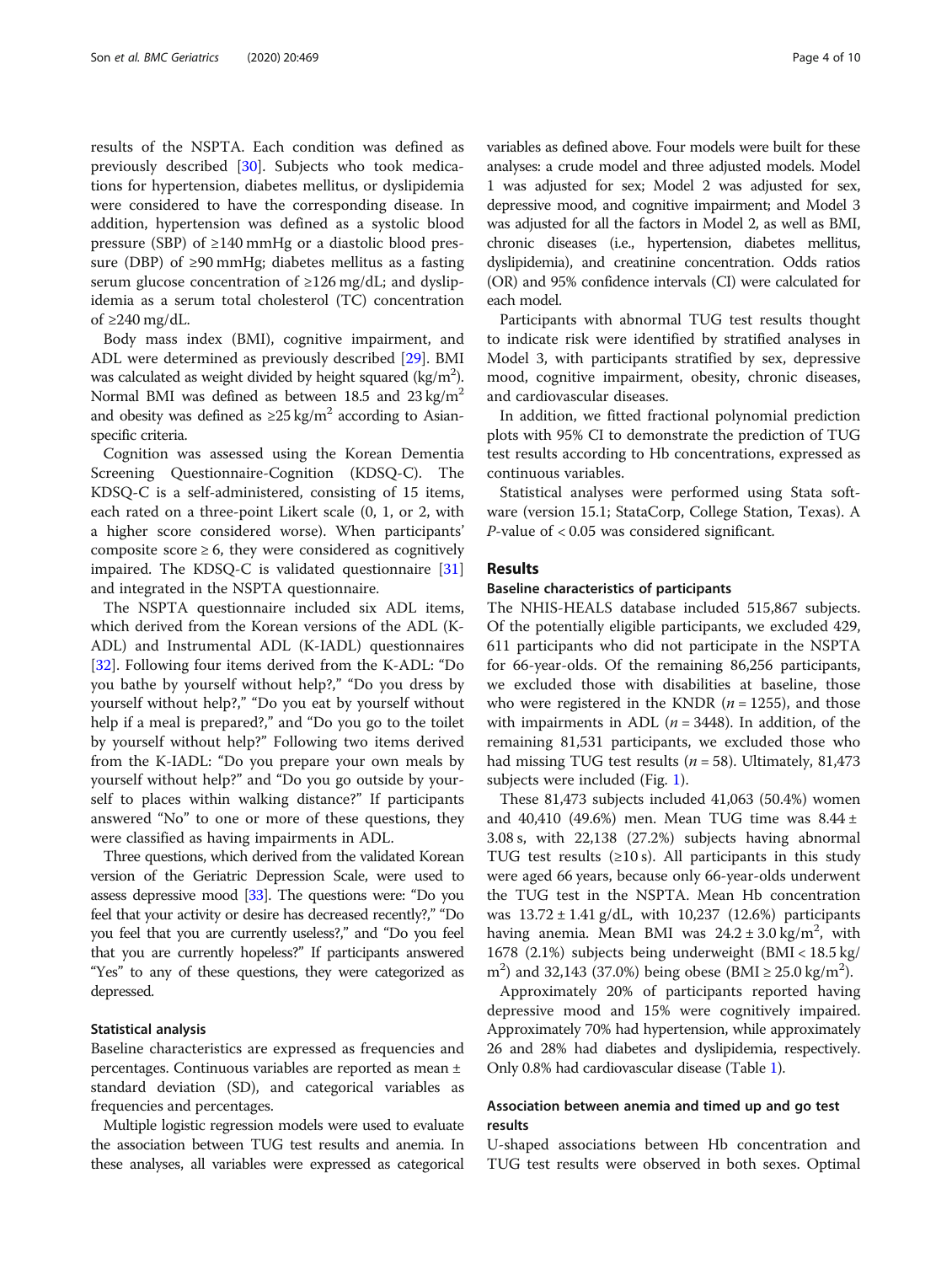#### <span id="page-4-0"></span>Table 1 Baseline characteristics of study subjects

|                                                                       | <b>Total</b>     | Timed up and go results |                  |
|-----------------------------------------------------------------------|------------------|-------------------------|------------------|
|                                                                       |                  | <b>Normal</b>           | Abnormal         |
|                                                                       | N(%)             | N(% )                   | N (%)            |
| Sex (female)                                                          | 41,063 (50.4)    | 28,941 (48.8)           | 12,122 (54.8)    |
| Timed up and go test result (s)                                       | $8.44 \pm 3.08$  | $7.20 \pm 1.49$         | $11.76 \pm 3.73$ |
| Hemoglobin (g/dL)*                                                    | $13.72 \pm 1.41$ | $13.77 \pm 1.40$        | $13.58 \pm 1.43$ |
| Anemia                                                                | 10,237 (12.6)    | 7086 (11.9)             | 3151 (14.2)      |
| BMI (kg/m <sup>2</sup> )**                                            |                  |                         |                  |
| Underweight $(< 18.5)$                                                | 1678(2.1)        | 1211(2.0)               | 467(2.1)         |
| Normal weight (18.5-25)                                               | 49,652 (60.9)    | 36,546 (61.6)           | 13,106 (59.2)    |
| Overweight $(2 25)$                                                   | 32,143 (37.0)    | 21,578 (36.4)           | 8565 (38.7)      |
| Depressive mood                                                       | 16,458 (20.3)    | 11,342 (19.2)           | 5116 (23.2)      |
| Cognitive impairment                                                  | 12,247 (15.1)    | 8488 (14.4)             | 3759 (17.1)      |
| Hypertension                                                          | 58,695 (71.7)    | 42,023 (70.8)           | 16,372 (74.0)    |
| Diabetes mellitus                                                     | 21,065 (25.9)    | 14,638 (24.7)           | 6427 (29.0)      |
| Dyslipidemia                                                          | 23,026 (28.3)    | 16,149 (27.2)           | 6877 (31.1)      |
| Cardiovascular disease                                                | 649 (0.8)        | 484 (0.8)               | 165(0.8)         |
| Brooker and contract and con-<br>a contract and contract and contract | 1.1.001          |                         |                  |

Results are reported as mean  $\pm$  standard deviation or as number (%).

\*Anemia was defined as a hemoglobin concentration of < 13 g/dL in men and < 12 g/dL in women

\*\*Abbreviation: BMI Body mass index

TUG test results were obtained at approximately 16.0–17.0 g/dL Hb in men, and at approximately 13.0–15.0 g/dL in women (Fig. [2](#page-5-0)).

Of the 71,236 subjects with non-anemic Hb concentrations, 18,987 (26.7%) had abnormal TUG test results, compared with 3151 (30.8%) of the 10,237 subjects with anemia.

People with anemia were 22% more likely to have abnormal TUG test results than people without anemia, according to the crude model (OR: 1.224, 95% CI: 1.170–1.280), and were 19% more likely to have abnormal TUG test results according to the fully adjusted model (adjusted OR (aOR): 1.192, 95% CI: 1.137–1.247).

Similar results were found in both sexes. Anemic men were 16% more likely (aOR: 1.160, 95% CI: 1.078–1.249) and anemic women were 21% more likely (aOR: 1.210, 95% CI: 1.141–1.284) to have abnormal TUG test results, according to the fully adjusted model (Table [2](#page-6-0)).

#### Stratified analysis

Stratified analysis showed that participants with anemia were more likely to have abnormal TUG test results regardless of risk factors (e.g., sex, depressive mood, cognitive impairment, obesity, and chronic diseases), except for participants with cardiovascular disease (Fig. [3](#page-6-0)).

#### **Discussion**

This large general-population-based study evaluated the association between anemia and TUG test results in a nationally representative sample of 66-year-old subjects in an Asian country. The use of a fully adjusted model showed that anemia was associated with abnormal TUG test results and that Hb concentrations and TUG test results had a U-shaped relationship, with the Hb concentration associated with optimal TUG test results differing between men and women. Stratified analysis found that the association between anemia and TUG was independent of risk factors, including sex, depressive mood, impaired cognition, obesity, and chronic diseases.

A previous study of 100 inpatients aged ≥70 years reported that anemia and low Hb level were associated with multidimensional loss of function, in particular a 2.32-times higher likelihood of abnormal TUG test results [\[23](#page-9-0)]. However, studies assessing the association between anemia and TUG test results have yielded inconsistent results. For example, a community-based study in Iceland found that a 1 mg/dL increase in Hb concentration was associated with a 0.14-to-0.36 s improvement in TUG test results and predicted response to 12-week resistance exercise [[22\]](#page-9-0). Similarly, a study of 93 community-dwelling older adults in Egypt found that anemia was associated with increased rates of abnormal TUG test results (64.3% of participants with anemia vs. 32.9% of participants without anemia) [\[24](#page-9-0)]. However, treatment of chronic anemia with epoetin alfa increased Hb concentration by 2 g/dL and improved fatigue and subject quality of life, but did not improve TUG test results [\[11](#page-9-0)]. Similarly, a study of patients who underwent hip arthroplasty reported that differences in Hb concentration from before to after surgery were not associated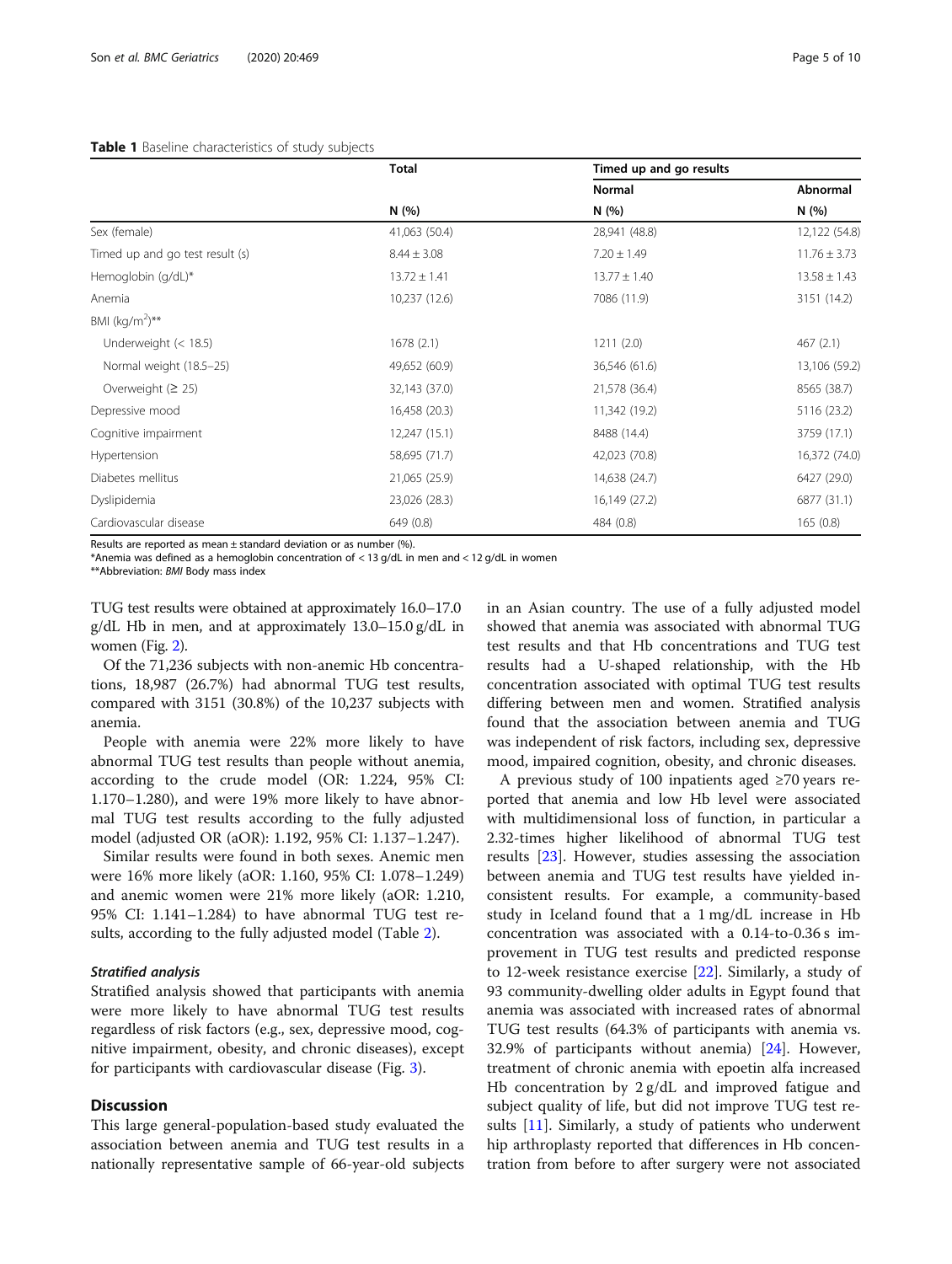<span id="page-5-0"></span>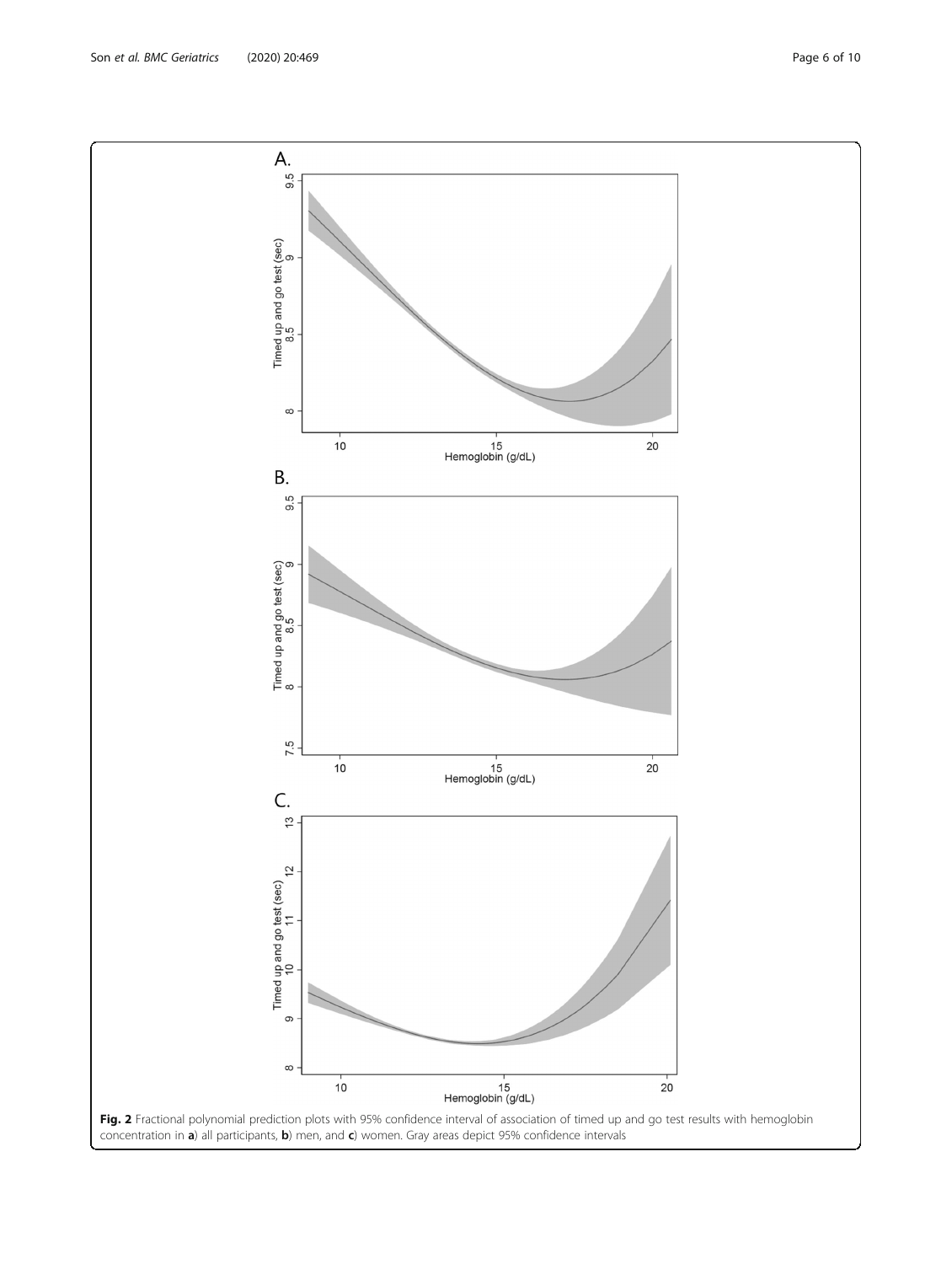<span id="page-6-0"></span>

|--|

|        | Anemia | <b>Total</b> | <b>Abnormal TUG**</b> | Crude<br>OR** (95% CI) | Model 1*<br>aOR** (95% Cl**) | Model 2*<br>aOR (95% CI) | Model 3*<br>aOR (95% CI) |
|--------|--------|--------------|-----------------------|------------------------|------------------------------|--------------------------|--------------------------|
|        |        | (N)          | Result (N)            |                        |                              |                          |                          |
| Total  | All    | 81,473       | 22,138                |                        |                              |                          |                          |
|        | Normal | 71,236       | 18,987                | Ref                    | Ref                          | Ref                      | Ref                      |
|        | Anemic | 10,237       | 3151                  | 1.224 (1.170-1.280)    | $1.195(1.142 - 1.250)$       | $1.188(1.135 - 1.243)$   | 1.192 (1.137-1.247)      |
| Sex    |        |              |                       |                        |                              |                          |                          |
| Male   | All    | 40,410       | 10,016                |                        |                              |                          |                          |
|        | Normal | 36,290       | 8876                  | Ref                    | N/A                          | Ref                      | Ref                      |
|        | Anemic | 4120         | 1140                  | 1.182 (1.099-1.270)    |                              | $1.169(1.087 - 1.257)$   | 1.160 (1.078-1.249)      |
| Female | All    | 41,063       | 12,122                |                        |                              |                          |                          |
|        | Normal | 34,946       | 10,111                | Ref                    | N/A                          | Ref                      | Ref                      |
|        | Anemic | 6117         | 2011                  | 1.203 (1.135-1.275)    |                              | 1.200 (1.132-1.272)      | 1.210 (1.141-1.284)      |

\*Model 1: Crude model + adjustment for sex

Model 2: Model 1 + adjustment for depressive mood and cognitive impairment.

Model 3: Model 2 + adjustment for BMI, hypertension, diabetes mellitus, dyslipidemia, and creatinine level.

\*\*Abbreviations: TUG Timed up and go test, OR Odds ratio, aOR Adjusted odds ratio, CI Confidence interval, N/A Not applicable

with TUG test results [[25](#page-9-0)]. These previous studies, however, included relatively few subjects and were limited to specific populations, whereas the present study used a large, nationally representative sample of Asian adults aged 66 years. Therefore, this study provides evidence to overcome the limited generalizability of the relationship between anemia and TUG test results, especially in general populations of young-old individuals. However, because the present study was cross-sectional in design, its results do not indicate a causal relationship between anemia and TUG. Hence, large longitudinal studies are needed to evaluate this association.

In the present study, Hb concentrations and TUG test results were found to have a U-shaped relationship, with the best TUG test results obtained at approximately 16.0–17.0 g/dL Hb in men, and at approximately 13.0– 15.0 g/dL in women. Because normal Hb concentration ranges are 14–18 g/dL in men and 12–16 g/dL in women

| Strata                    |                                                                                                                                                                 | aOR (95% CI)                |
|---------------------------|-----------------------------------------------------------------------------------------------------------------------------------------------------------------|-----------------------------|
| Total                     | $H +$                                                                                                                                                           | $1.191($ $1.137 - 1.247)$   |
| Men                       | $\overline{\phantom{a}}$                                                                                                                                        | $1.160$ ( $1.035 - 1.249$ ) |
| Women                     | $\vdash\bullet\dashv$                                                                                                                                           | $1.210(1.141 - 1.284)$      |
| Depressed                 | $\overline{\phantom{a}}$                                                                                                                                        | $1.207$ ( $1.098 - 1.326$ ) |
| Not depressed             | $\vdash\bullet\vdash$                                                                                                                                           | $1.185($ $1.125 - 1.250)$   |
| Cognitively impaired      | $\bullet$ $\hspace{0.05cm}$                                                                                                                                     | $1.142$ ( $1.017 - 1.282$ ) |
| Cognitively not impaired  | $\mapsto$                                                                                                                                                       | $1.200$ ( $1.141 - 1.262$ ) |
| Obese                     | $\longmapsto$                                                                                                                                                   | $1.207$ ( $1.113 - 1.310$ ) |
| Not Obese                 | $\vdash\bullet\vdash$                                                                                                                                           | $1.181($ $1.117 - 1.248)$   |
| Hypertension              | $\overline{\phantom{a}}$                                                                                                                                        | $1.264$ ( $1.162 - 1.376$ ) |
| No hypertension           | $\mapsto$                                                                                                                                                       | $1.160$ ( $1.098 - 1.225$ ) |
| <b>Diabetes</b>           | $\mapsto$                                                                                                                                                       | $1.156$ ( $1.065 - 1.255$ ) |
| No diabetes               | $\vdash\bullet\vdash$                                                                                                                                           | $1.207$ ( $1.142 - 1.276$ ) |
| Dyslipidemia              | $\overline{\phantom{a}}$                                                                                                                                        | $1.194(1.095 - 1.302)$      |
| No dyslipidemia           | $\mapsto$                                                                                                                                                       | $1.189(1.126 - 1.255)$      |
| Cardiovascular disease    |                                                                                                                                                                 | $1.270$ ( $0.740 - 2.178$ ) |
| No cardiovascular disease | H                                                                                                                                                               | $1.191($ $1.137 - 1.247)$   |
|                           | 0.5<br>$\mathbf{1}$<br>1.5<br>$\overline{2}$<br>and the state of the state of the state of the state of the state of the state of the state of the state of the |                             |

Fig. 3 Forest plots showing stratified analyses of the association of timed up and go test results with anemia. \*Abbreviation: aOR, adjusted odds ratio; CI: confidence interval; TUG, timed up and go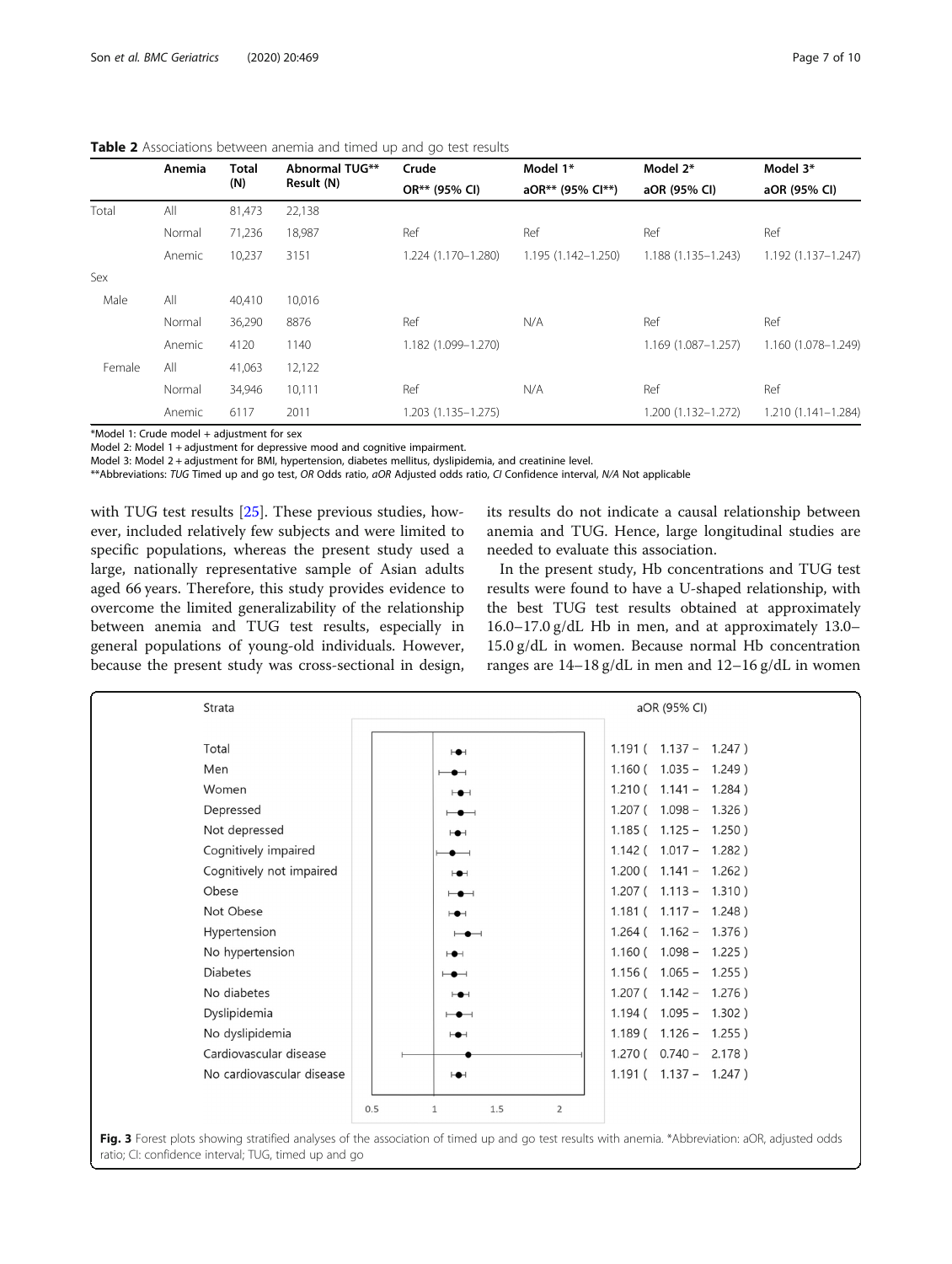according to the WHO criteria [[28\]](#page-9-0), these results indicate that the optimal range of Hb concentration for mobility capacity, determined using the TUG test results, is higher than the lower limit of normal Hb concentrations. This finding is consistent with a previous study showing that anemia is associated with mobility difficulty in community-dwelling women [[34](#page-9-0)]. A Ushaped relationship was also observed between Hb concentration and mobility in the aforementioned study, with mobility difficulty being significantly lower at an Hb concentration of  $13.5$  g/dL than at  $12.0$  g/dL [\[34](#page-9-0)].

Owing to the cross-sectional design of this study, it was not possible to evaluate whether the association between anemia and TUG test results was causative. Anemia may not be an independent risk factor, but rather a marker for other risk factors for reduced physical performance, such as comorbid chronic diseases. However, a stratified analysis found that the association between anemia and TUG test results was robust regardless of risk factors, except for cardiovascular and cerebrovascular diseases, suggesting that anemia may be independently associated with TUG test results. This finding suggests that caution should be exercised regarding possible physical performance deterioration when a physician identifies an older adult with anemia or low-normal Hb concentration, which is a commonly identified condition in a primary care setting.

The exact mechanism by which anemia negatively affects physical performance remains incompletely understood. Anemia may reduce muscle oxygenation, consequently affecting muscle strength and quality and, therefore, physical performance. This hypothesis has been applied to the association between other vascular conditions causing muscular hypoperfusion (i.e., diabetes mellitus, peripheral vascular disease, and cardiovascular disease) and reduced physical performance in older adults. Alternatively, increased chronic inflammation may result in a greater decline in physical performance [[35\]](#page-9-0). This hypothesis is supported by the identification of increased C-reactive protein concentrations in older adults, observed in another study population [[36\]](#page-9-0). Additional studies are required to determine the mechanism linking anemia and physical performance. Furthermore, there appears to be a general optimal range of Hb concentration for physical performance, which means that no proportional enhancement of performance is observed above a certain concentration of Hb. This is supported by the findings of a study involving elite athletes, in which Hb concentration was not titrated toward the upper allowed limit for performance enhancement [\[37](#page-9-0)]. This may explain the U-shaped relationship between Hb concentration and TUG test results.

Much like studies assessing the association between anemia and TUG test results, studies assessing the

association between anemia or low Hb level and falls have yielded inconsistent results. A prospective general US population-based study reported that low Hb concentration was a risk factor for recurrent falls [\[13](#page-9-0)], whereas two German studies reported no association between anemia and risk of falling [\[12,](#page-9-0) [38](#page-9-0)]. Because falls are an important health outcome in older adults and the TUG test is regarded as useful in assessing fall risk, larger longitudinal studies are required to confirm the association between anemia and falls, including the role of the TUG test in this association.

Because participants in this study participated in the NSP voluntarily, there is a possibility of selection bias, in that participants were healthy enough to travel to the NSP facility and concerned enough about their health to do so, perhaps more so on both counts than non-participants. We cannot examine the differences between participants and non-participants in the NSP because there is a lack of data on non-participants in the program. However, it is not probable that this bias affects potential participants differently according to their anemia status, because anemia is not among the factors affecting participation in the NSP in this relatively healthy population after excluding people with disabilities. Furthermore, although participants with TUG test results had increased rates of diabetes mellitus, dyslipidemia, and depressive mood (data not shown), compared with participants of the same age who did not have TUG test results, there were no evident differences in Hb concentration or rate of anemia between these two groups  $(13.7 \text{ g/dL vs. } 13.7 \text{ g/dL, and } 12.5\% \text{ vs. }$ 11.2%, respectively).

This study had several limitations, including its crosssectional design, which prevented us from answering some of the questions that we have discussed, based on the results of this study. For this reason, we have only speculated about the answers to these questions, based on the findings of this study and previous studies. Longitudinal studies are needed to evaluate this association. In addition, the study population included only 66-year-old Korean men and women, preventing assessment of the association between TUG test results and outcomes in different age and ethnic groups. However, this large general-population study on the association between anemia and TUG test results overcame the limitation of generalizability present in previous studies involving small numbers of participants and specific populations. In addition, because the TUG test was performed in a clinical setting according to the NSPTA manual, there were procedural variations in the TUG test measurements, such as the type of chair used. Moreover, cut-off value (10 s) for TUG in NSPTA manual is not strictly based on scientific data, but on expert consensus in Korea. There are many different possible cut-off values for TUG (e.g. 12 s, 15 s), and the effect size or association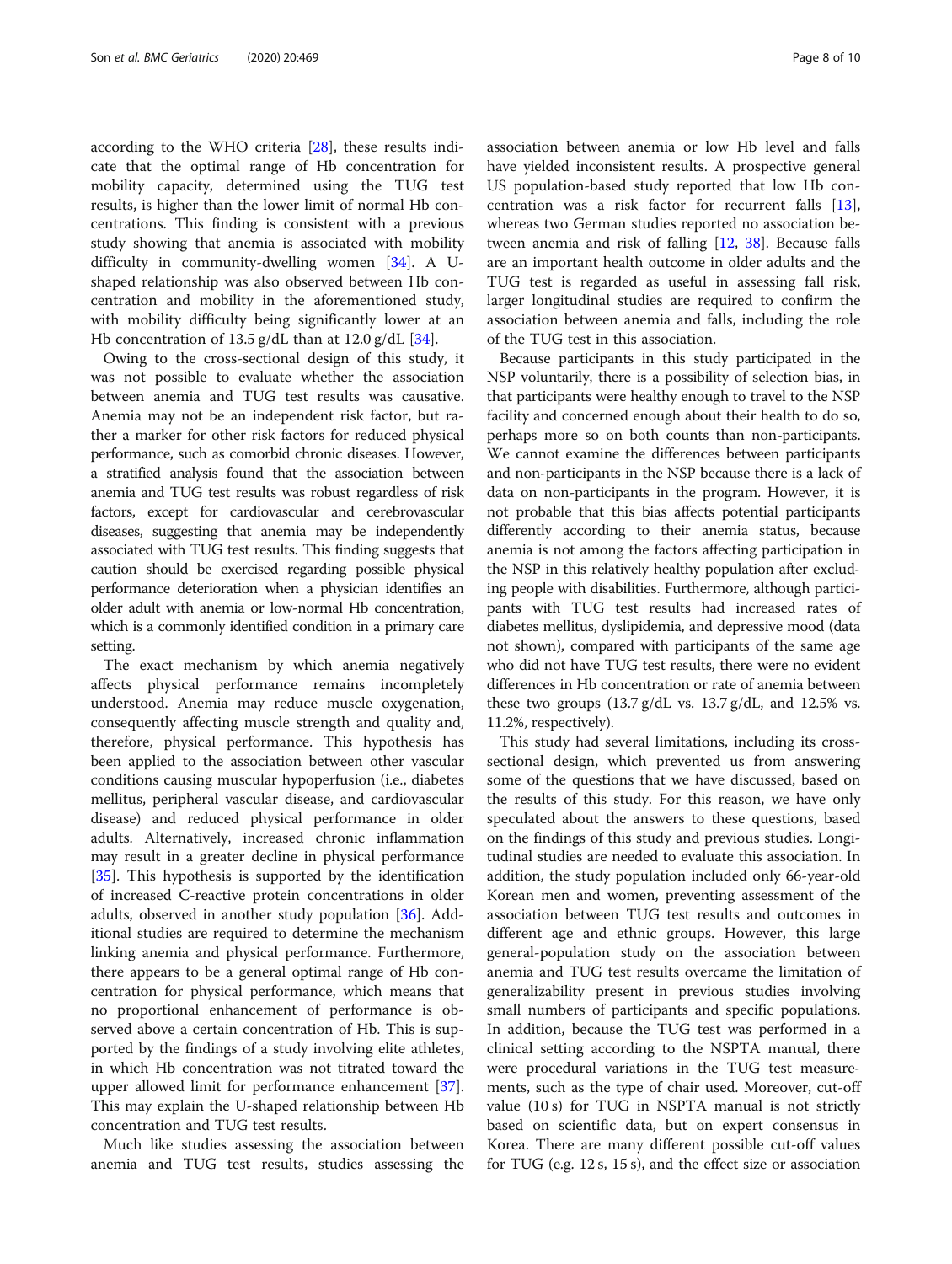<span id="page-8-0"></span>could be altered if we used different cut-off value. When we applied 12 s and 15 s as cut-off in Model 3, we found aORs were 1.268 (95% CI: 1.192–1.285) and 1.204 (95% CI: 1.110–1.308), respectively. (Data not shown) The limitation of the database prevented adjustment for risk factors such as education and dietary intake. In addition, although there is no single consensus on the threshold value for the TUG test, we used 10 s as the threshold of impairment because participants were young-old and only a small number (730/81,473) of participants were classified as impaired when 20 s was used as the threshold. It may be arguable whether 10 s is the best threshold for this population. Lastly, because the NHID is fundamentally a database for medical claims, some diagnoses may have been misclassified. However, every claim in this dataset was audited by the Korean Health Insurance Review and Assessment before payment, making the misclassification of diagnoses improbable.

### Conclusions

Individuals with anemia are more likely to have abnormal TUG test results than individuals without anemia, regardless of risk factors. Hb concentrations and TUG test results have a U-shaped relationship, although optimal Hb concentrations differ between men and women.

#### Abbreviations

ADL: Activities of daily living; aOR: Adjusted odds ratio; BMI: Body mass index; CI: Confidence interval; DBP: Diastolic blood pressure; Hb: Hemoglobin; IADL: Instrumental activities of daily living; KDSQ-C: Korean Dementia Screening Questionnaire-Cognition; KNDR: Korean National Disability Registry; KNHIS: Korean National Health Insurance Service; NHID: National Health Information Database; NHIS-HEALS: National Health Insurance Service-National Health Screening Cohort; NSP: National Screening Program; NSPTA: National Screening Program for Transitional Ages; OR: Odds ratio; SBP: Systolic blood pressure; SD: Standard deviation; TC: Total cholesterol; TUG: Timed Up and Go; WHO: World Health Organization

#### Acknowledgments

Not applicable.

#### Authors' contributions

Study concept and design: KYS, DWS, BLC, JEL. Acquisition of data: KYS, DWS, JMY, SHK. Analysis and interpretation of data: KYS. Drafting of manuscript: KYS. Critical revision of the manuscript: JMY, SHK, JEL. All authors read and approved the final manuscript.

#### Funding

This study was supported by the Hanmi Group [0620140890 (2013–2607)], Seoul, Korea. The funder had no role in the design of the study; the collection, analysis, and interpretation of data; or in writing the manuscript.

#### Availability of data and materials

The dataset generated and analyzed during this study is available from the National Health Insurance Sharing Service. However, the authors have no right to share or provide these data. Information on how to request these data is available at [https://nhiss.nhis.or.kr/bd/ab/bdaba021eng.do.](https://nhiss.nhis.or.kr/bd/ab/bdaba021eng.do) The details and costs of the database are described at [https://nhiss.nhis.or.kr/bd/ab/](https://nhiss.nhis.or.kr/bd/ab/bdaba022eng.do) [bdaba022eng.do](https://nhiss.nhis.or.kr/bd/ab/bdaba022eng.do). To request the database, available only in Korean, visit [https://nhiss.nhis.or.kr/bd/ay/bdaya001iv.do.](https://nhiss.nhis.or.kr/bd/ay/bdaya001iv.do)

The questionnaire used in this study is not available in English. A Korean version of the questionnaire can be downloaded from.

#### [http://www.law.go.kr/admRulLsInfoP.do?chrClsCd=&admRulSeq=22](http://www.law.go.kr/admRulLsInfoP.do?chrClsCd=&admRulSeq=2200000012541#AJAX) [00000012541#AJAX](http://www.law.go.kr/admRulLsInfoP.do?chrClsCd=&admRulSeq=2200000012541#AJAX).

#### Ethics approval and consent to participate

This study protocol was approved by the Institutional Review Board of Seoul National University Hospital (IRB No. E-1703-020-836). Subjects were informed of the purpose of research and those participating in the NSPTA provided written informed consent, stating that these subjects understood that the information gathered through the NSPTA would be used for research purposes.

Administrative permission to access the NHID was acquired through the National Health Insurance Sharing Service (NHIS-2018-2-201).

#### Consent for publication

Not applicable.

#### Competing interests

The authors declare that they have no competing interests.

#### Author details

<sup>1</sup>Department of Family Medicine, Asan Medical Center, 88 Olympic-ro 43 gil Songpa-gu, Seoul 05505, South Korea. <sup>2</sup>Department of Family Medicine/ Supportive Care Center, Samsung Medical Center, School of Medicine, Sungkyunkwan University, Seoul, South Korea. <sup>3</sup>Center for Clinical Epidemiology, Samsung Advanced Institute for Health Sciences & Technology (SAIHST), Sungkyunkwan University, Seoul, South Korea. 4 Department of Family Medicine, CHA Bundang Medical Center, CHA University, Seongnam-si, Gyeonggi-do, South Korea. <sup>5</sup>Department of Family Medicine, Bumin Hospital, Seoul, South Korea. <sup>6</sup> Health Promotion Center Seoul National University Hospital, Seoul, South Korea. <sup>7</sup>Department of Family Medicine, Seoul National University Hospital, Seoul, South Korea. <sup>8</sup>Institute on Aging, Seoul National University College of Medicine, Seoul South Korea.

#### Received: 22 April 2020 Accepted: 9 November 2020 Published online: 13 November 2020

#### References

- 1. Woodman R, Ferrucci L, Guralnik J. Anemia in older adults. Curr Opin Hematol. 2005;12(2):123–8.
- 2. Ble A, Fink JC, Woodman RC, Klausner MA, Windham BG, Guralnik JM, et al. Renal function, erythropoietin, and anemia of older persons: the InCHIANTI study. Arch Intern Med. 2005;165(19):2222–7.
- 3. Juárez-Cedillo T, Basurto-Acevedo L, Vega-García S, Manuel-Apolinar L, Cruz-Tesoro E, Rodríguez-Pérez JM, et al. Prevalence of anemia and its impact on the state of frailty in elderly people living in the community: SADEM study. Ann Hematol. 2014;93(12):2057–62.
- 4. Thein M, Ershler WB, Artz AS, Tecson J, Robinson BE, Rothstein G, et al. Diminished quality of life and physical function in community-dwelling elderly with anemia. Medicine. 2009;88(2):107.
- 5. Agnihotri P, Telfer M, Butt Z, Jella A, Cella D, Kozma CM, et al. Chronic anemia and fatigue in elderly patients: results of a randomized, doubleblind, placebo-controlled, crossover exploratory study with epoetin alfa. J Am Geriatr Soc. 2007;55(10):1557–65.
- 6. Thaler-Kall K, Döring A, Peters A, Thorand B, Grill E, Koenig W, et al. Association between anemia and falls in community-dwelling older people: cross-sectional results from the KORA-age study. BMC Geriatr. 2014;14(1):29.
- 7. Bowling CB, Brown CJ, Allman RM, Warriner AH, Curtis JR, Warnock DG, et al. Low hemoglobin levels and recurrent falls in U.S. men and women: prospective findings from the REasons for geographic and racial differences in stroke (REGARDS) cohort. Am J Med Sci. 2013;345(6):446–54.
- 8. Artz AS. Anemia and the frail elderly. Seminars in hematology; 2008. Elsevier.
- 9. Bang S-M, Lee J-O, Kim YJ, Lee K-W, Lim S, Kim JH, et al. Anemia and activities of daily living in the Korean urban elderly population: results from the Korean longitudinal study on health and aging (KLoSHA). Ann Hematol. 2013;92(1):59–65.
- 10. Onem Y, Terekeci H, Kucukardali Y, Sahan B, Solmazgül E, Şenol MG, et al. Albumin, hemoglobin, body mass index, cognitive and functional performance in elderly persons living in nursing homes. Arch Gerontol Geriatr. 2010;50(1):56–9.